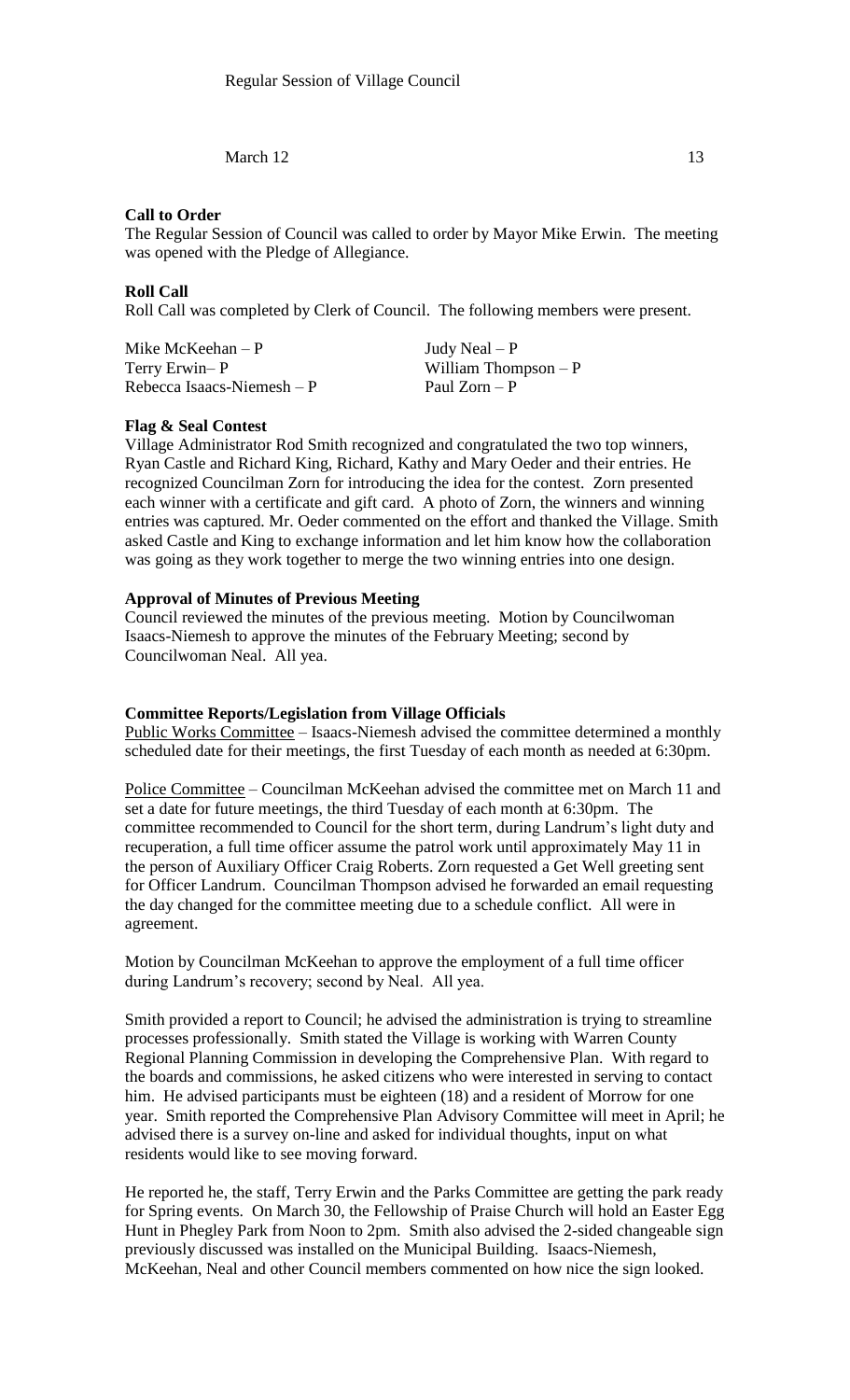## March  $12$  13

Administrator Smith announced Public Works employee, Mike Hanna's  $6<sup>th</sup>$  year employment anniversary would be March 13, 2013 along with Zoning Inspector Jesse McKeehan's 1<sup>st</sup> year anniversary. Also, Jesse's birthday would be March 29<sup>th</sup> and April 6<sup>th</sup> would be Cindy Wilmot, Mayor's Court Clerk and Tax Administrator's 21<sup>st</sup> year employment anniversary.

Smith discussed Ordinance #13-00, water bill reduction previously passed, referencing the criteria. He advised one citizen recently experienced a broken meter and high water bills; he stated he believed the situation warranted consideration.

Motion by Neal to allow a reduction in the citizen's water bill referenced; second by Isaacs-Niemesh. All yea.

### **Ordinances/Resolutions**

Fiscal Officer Kathie Koehler requested a Resolution for adjustments to appropriation line items for Workmen's Compensation, a Resolution to decrease 2101-630-420-0006 by \$3,915, 2101-620-300 by \$82.84 and increase 2101-800-520 by \$4,042.00 for the purchase of a salt spreader; Resolution to increase employee Health Insurance \$9,700 a year for Village, \$3,850 in Street and \$5,850 in Water for Hanna, a Resolution for \$4,800 in General for temporary full-time police officer Craig Roberts, and \$480 OPER, \$70 Medicare for a total of \$5,350.

Solicitor Kaspar advised separate Resolutions were in order and recommended handling them as emergency legislation.

Motion by Neal to suspend the rules and waive three readings of Resolution #6-13; second by Councilman Erwin. All yea. Motion by Neal to adopt Resolution #6-13, approving increase in appropriations for salt spreader; second by Erwin. All yea. Motion carried.

Motion by Neal to suspend the rules and waive three readings of Resolution #7-13; second by Erwin. All yea. Motion by Neal to adopt Resolution #7-13, approving modification of appropriation line items for Workmen's Compensation as listed; second by Erwin. All yea.

Motion by Isaacs-Niemesh to suspend the rules and waive three readings of Resolution #8-13; second by Erwin. All yea. Motion by Isaacs-Niemesh to adopt Resolution #8-13, approving increase in appropriations for Hanna's health insurance, \$9,700 with adjustments \$3,850 to Street and Water \$5,850; second by Erwin. All yea.

Motion by Erwin to suspend the rules and waive three readings of Resolution #9-13; second by Neal. All yea. Motion by Erwin to adopt Resolution #9-13, approving adjustment in appropriations and increase in Police Fund by \$5,350 for temporary full-time police officer; second by Neal. All yea.

Thompson stated the committee met; Landrum was on light duty and will work for the Village also during this time. Smith explained; earlier in the day, Landrum complained of foot pain and the doctor advised him to go home. He stated Landrum would be on Workmen's Compensation which was a change in plans.

#### **Public Forum**

Erica Levine on behalf of Cub Scout Pack 838 requested the Village assist with \$150 for an overnight trip to the Zoo for the scouts who worked hard to raise \$1,050. Neal advised she took the trip with the Girl Scouts previously and it was exciting. T. Erwin commended the group for a good job raising over a thousand dollars. The Mayor stated the scouts were a worthy cause.